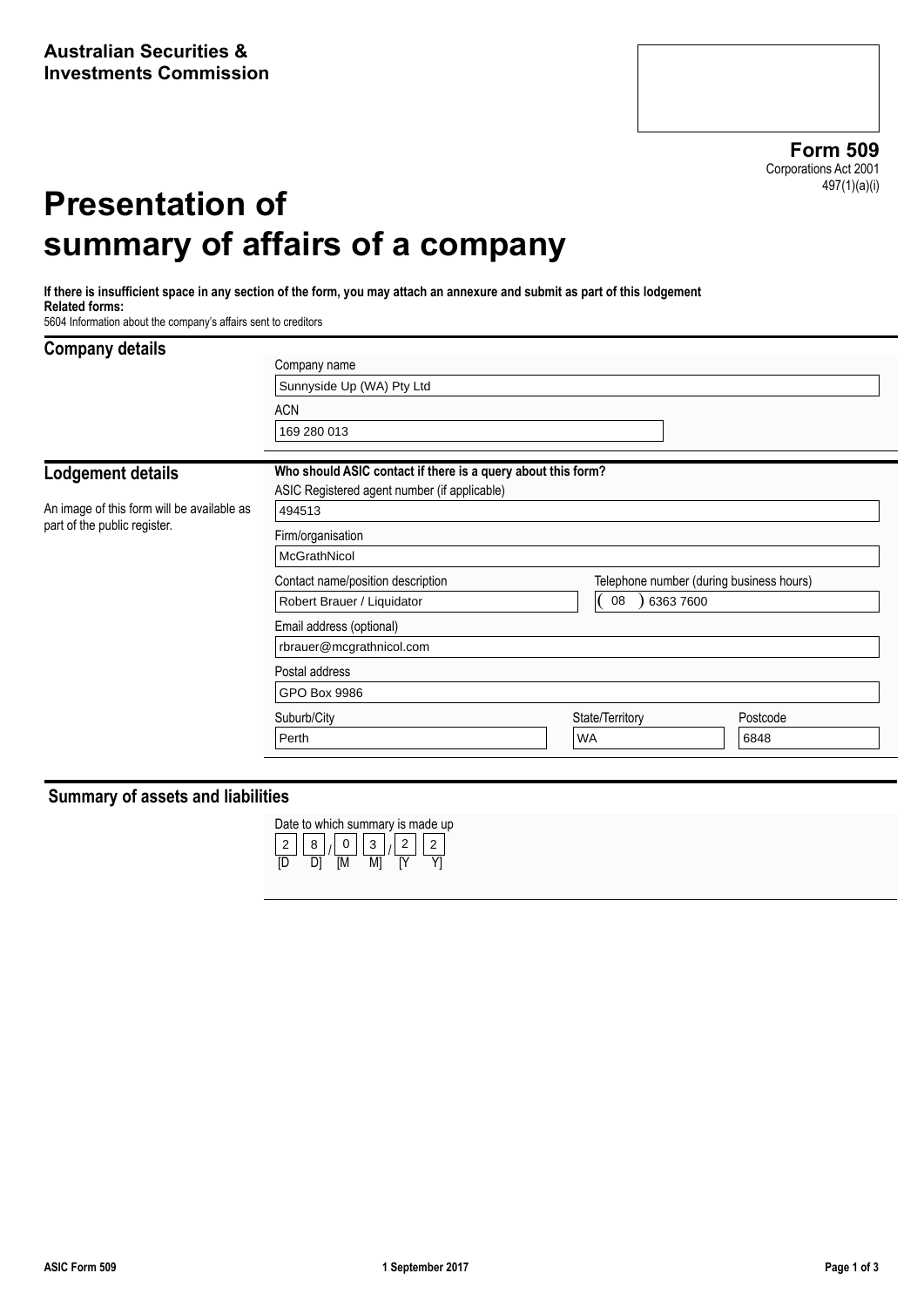# Continued... **Summary of assets and liabilities**

|                |                                                                                              |     | Valuation<br>(for each entry show whether cost or<br>net book amount) |                     | <b>Estimated</b><br>Realisable Values |  |
|----------------|----------------------------------------------------------------------------------------------|-----|-----------------------------------------------------------------------|---------------------|---------------------------------------|--|
| 1              | Assets not specifically subject to security interest                                         |     | \$                                                                    |                     | \$                                    |  |
|                | (a) interest in land                                                                         |     |                                                                       |                     |                                       |  |
|                | (b) sundry debtors                                                                           |     |                                                                       |                     |                                       |  |
|                | (c) cash on hand                                                                             |     |                                                                       |                     |                                       |  |
|                | (d) cash at bank                                                                             |     | 16,053                                                                |                     | 16,053                                |  |
|                | (e) stock                                                                                    |     |                                                                       |                     |                                       |  |
|                | (f) work in progress<br>(g) plant and machinery                                              |     |                                                                       |                     |                                       |  |
|                | (h) other assets                                                                             |     | 42,729 (Cost Value)                                                   |                     | Unascertained                         |  |
|                |                                                                                              |     |                                                                       |                     |                                       |  |
|                | Sub-total                                                                                    |     | 58,782                                                                |                     | 16,053                                |  |
| $\mathbf{2}$   | Assets subject to specific security interests<br>Less amounts owing                          |     | 47,783 (Cost Value)                                                   |                     |                                       |  |
|                |                                                                                              |     | (39, 704)                                                             |                     |                                       |  |
|                | <b>Total Assets</b>                                                                          | (\$ | 66,861                                                                |                     |                                       |  |
|                | <b>Total Estimated Realisable Values</b>                                                     |     |                                                                       | $\boldsymbol{\phi}$ | 16,053                                |  |
|                |                                                                                              |     |                                                                       |                     |                                       |  |
| 3              | Less amounts payable in advance of secured creditor(s) including employee<br>entitlements    |     |                                                                       |                     | (13, 458)                             |  |
|                |                                                                                              |     |                                                                       |                     |                                       |  |
| 4              | Less amounts owing and secured by debenture or circulating security<br>interests over assets |     |                                                                       |                     | (78, 491)                             |  |
| 5              | Less preferential claims ranking behind secured creditors                                    |     |                                                                       |                     |                                       |  |
| 6              | Less balances owing to partly secured creditors                                              |     |                                                                       |                     |                                       |  |
|                | $($ \$ (49,085)<br><b>Total Claims</b>                                                       | A   |                                                                       |                     |                                       |  |
|                | \$28,000<br><b>Security Held</b>                                                             |     |                                                                       |                     | (21,085)                              |  |
| $\overline{7}$ | Less creditors (Unsecured)                                                                   |     |                                                                       |                     |                                       |  |
|                | Amount claimed                                                                               |     |                                                                       |                     | (622, 282)                            |  |
| 8              | Add contingent assets                                                                        |     |                                                                       |                     |                                       |  |
|                | <b>Estimated to produce</b>                                                                  |     |                                                                       |                     |                                       |  |
| 9              | Less contingent liabilities                                                                  |     |                                                                       |                     | (115, 637)                            |  |
|                | <b>Estimated to rank</b>                                                                     |     |                                                                       |                     |                                       |  |
|                | Estimated deficiency or                                                                      |     |                                                                       |                     |                                       |  |
|                | Estimated surplus                                                                            |     |                                                                       | \$                  | (834,900)                             |  |
|                |                                                                                              |     |                                                                       |                     |                                       |  |
|                | Subject to costs of administration or                                                        |     |                                                                       |                     |                                       |  |
|                | Subject to costs of liquidation                                                              |     |                                                                       |                     |                                       |  |
|                | Share capital \$<br>120                                                                      |     |                                                                       |                     |                                       |  |
|                | <b>Issued</b><br>\$<br>120                                                                   |     |                                                                       |                     |                                       |  |
|                | Paid Up<br>120<br>\$                                                                         |     |                                                                       |                     |                                       |  |
|                |                                                                                              |     |                                                                       |                     |                                       |  |